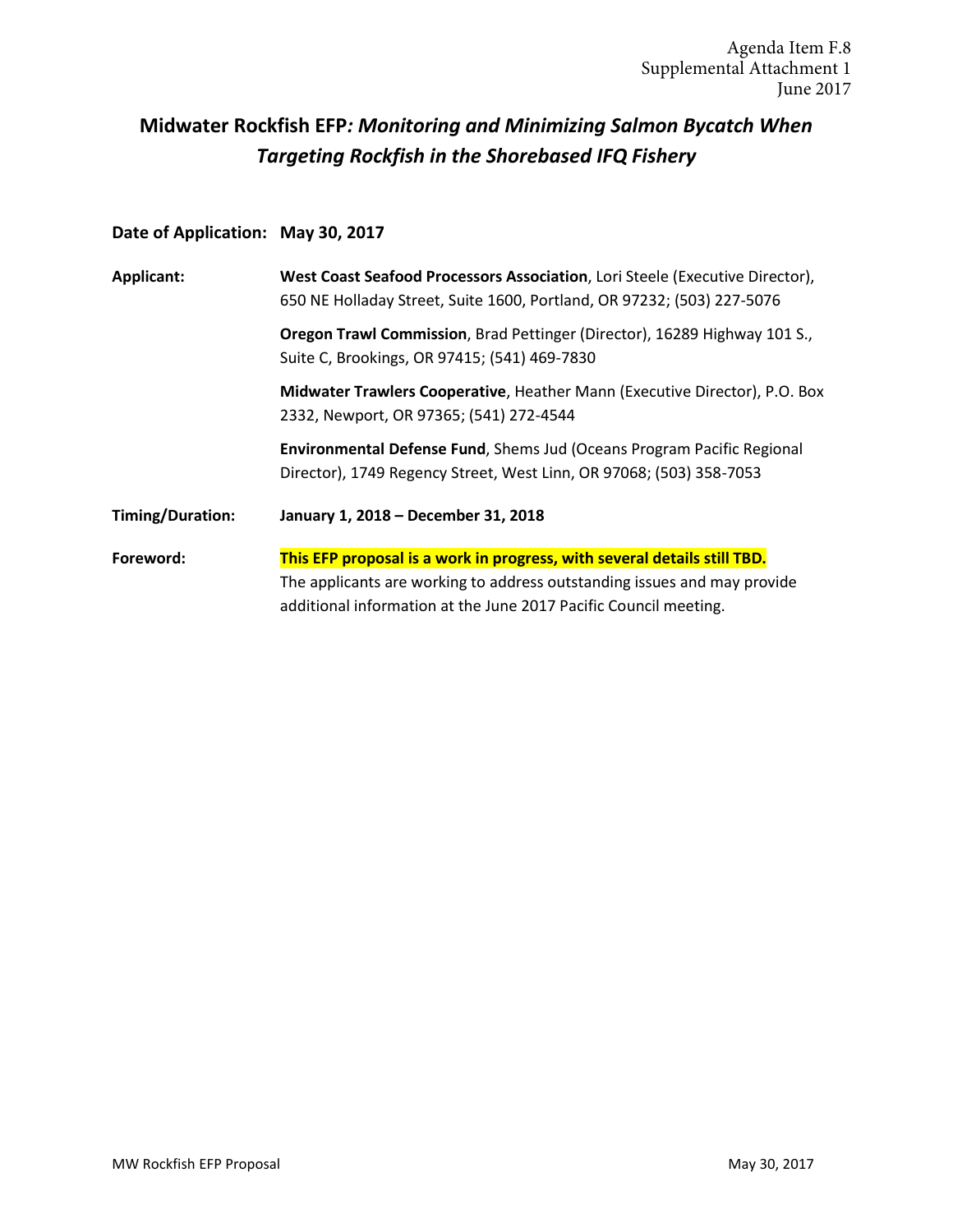# Midwater Rockfish EFP: Monitoring and Minimizing Salmon Bycatch When **Targeting Rockfish in the Shorebased IFQ Fishery**

# **TABLE OF CONTENTS**

| 1.0 |  |
|-----|--|
| 1.1 |  |
| 1.2 |  |
| 2.0 |  |
| 2.1 |  |
| 2.2 |  |
| 2.3 |  |
| 2.4 |  |
|     |  |
| 3.0 |  |
| 3.1 |  |
| 3.2 |  |
| 4.0 |  |
| 5.0 |  |
| 6.0 |  |
| 6.1 |  |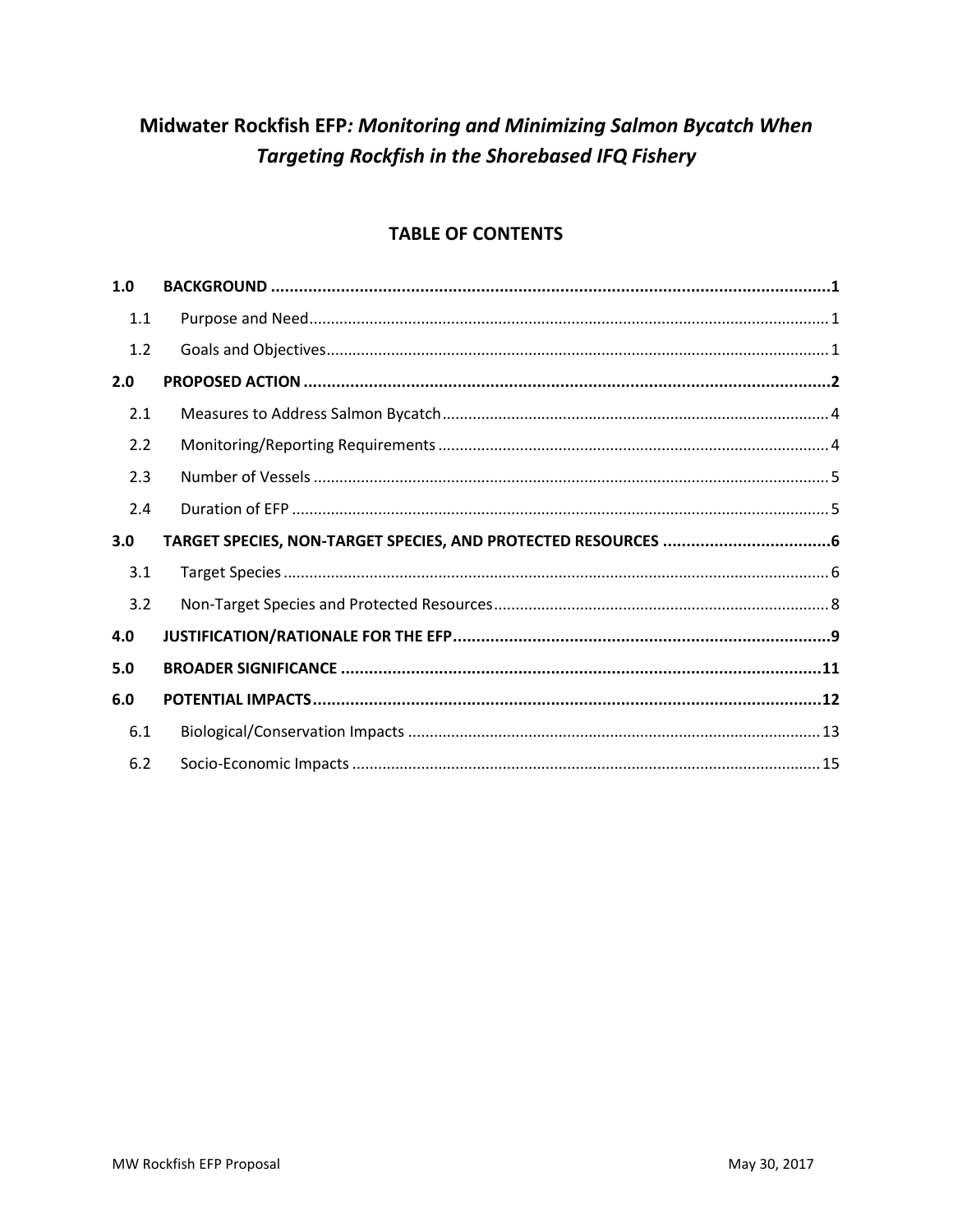#### <span id="page-2-0"></span>**1.0 BACKGROUND**

#### <span id="page-2-1"></span>**1.1 PURPOSE AND NEED**

The purpose of this exempted fishing permit (EFP) is to provide more flexibility in the configuration and use (in time and space) of midwater trawl and bottom trawl gear for participants in the groundfish trawl catch share (IFQ) program, and to provide the opportunity for vessels to use both gear types to target rockfish year-round, while ensuring that conservation objectives for the groundfish fishery continue to be met. This EFP will collect information to determine the nature and extent of bycatch of salmon and other species of concern while conducting a rockfish fishery targeting widow, yellowtail, chilipepper and other rockfish species without existing gear/time/area restrictions.

This EFP is needed to allow the fleet to develop approaches for effectively targeting rockfish while minimizing salmon bycatch to the extent practicable. It utilizes the individual vessel accountability inherent in the trawl IFQ program while providing for more fishing opportunities through flexible gear/area/time provisions that will allow fishermen, processors and associated communities to more fully realize the expected benefits of the IFQ program.

**The timing of this EFP is critical.** In order to ensure success, the EFP needs to start on January 1, 2018, to take advantage of the opportunity for market development, as discussed later in this proposal.

### <span id="page-2-2"></span>**1.2 GOALS AND OBJECTIVES**

The goal of this EFP is to demonstrate that removal of outdated and unnecessary gear and season restrictions in the trawl IFQ program can help the groundfish industry better meet the economic objectives of the trawl catch share program while keeping bycatch of salmon and other species within allowable limits. Benefits to the fishery will likely accrue from increased efficiency, reduced costs, and increased revenues. Moreover, the flexibility afforded by this EFP is expected to foster innovation and allow for more optimal harvest operations in the bottom trawl fishery, which could reduce bycatch and provide additional conservation benefits. This EFP will also allow NMFS, through cooperation with the industry, to collect information that will better inform the implementation process for recent and future groundfish management actions (ex., trawl gear package, year-round non-whiting midwater fishery) as well as address/mitigate any bycatch concerns, if necessary, prior to full implementation.

The objectives of the EFP are two-fold: (1) to advance the current (2017) selective flatfish trawl (SFFT) EFP, which exempts vessels from mesh size restrictions and SFFT requirements shoreward of the Rockfish Conservation Area (RCA), while incorporating the additional elements of the Council's trawl gear package; and (2) to allow EFP participants to use midwater trawl and bottom trawl gear to target rockfish year-round in all areas, within the constraints specified in the EFP. Achieving these objectives will enhance rockfish attainment and revenues for the groundfish trawl sector by providing greater flexibility and fishing opportunities to EFP participants.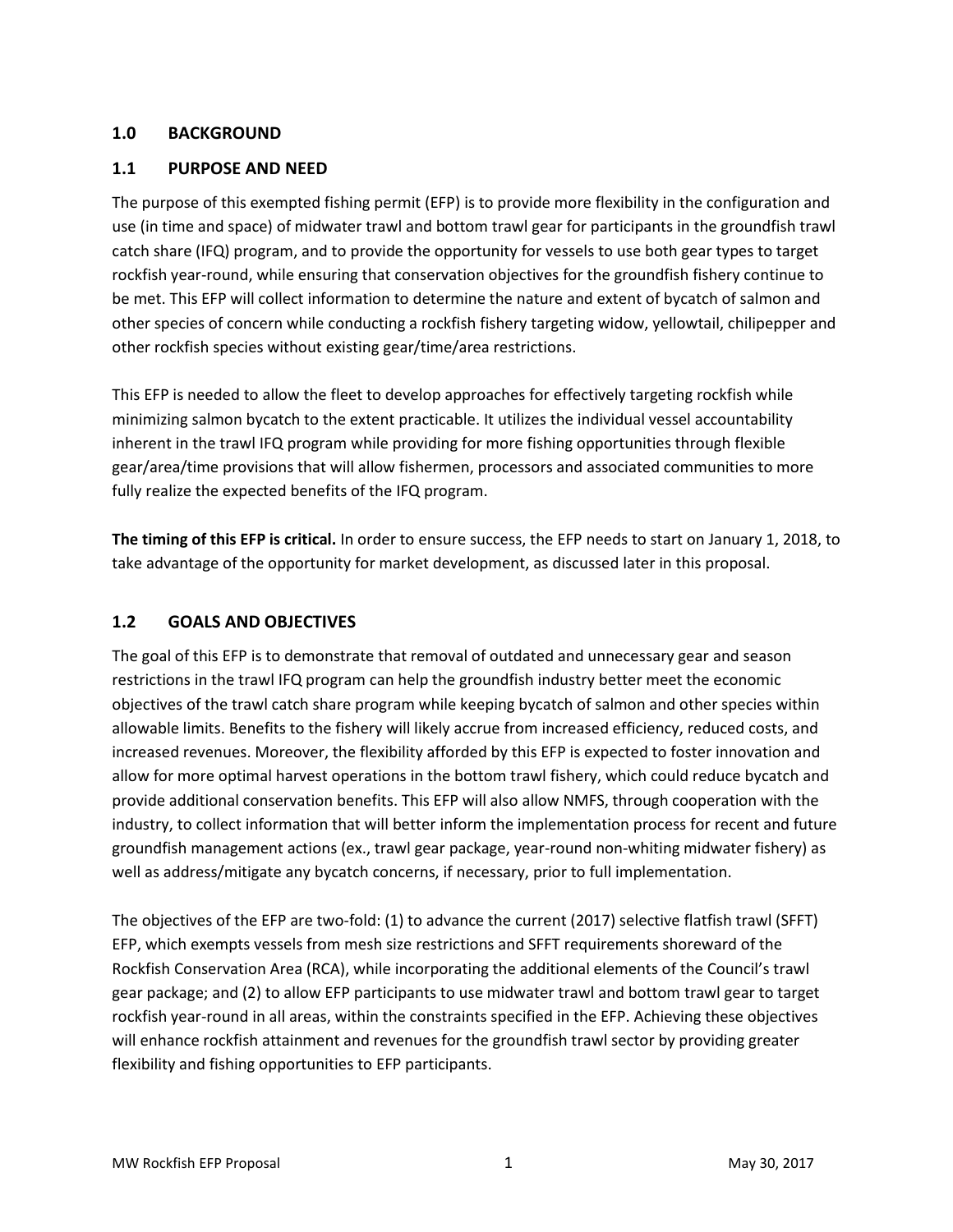The success of this EFP will be measured by the industry's ability to re-develop a targeted rockfish fishery while staying within limits established to minimize salmon bycatch. Expected outcomes include a significant increase in widow rockfish, yellowtail rockfish, and chilipepper rockfish landings, particularly during the first and last few months of the year.

- Regarding salmon bycatch, particularly Chinook salmon, the specific goal is for the EFP to remain open for the entire fishing year without the overall salmon bycatch cap being reached, demonstrating the effectiveness of industry-based salmon bycatch avoidance measures.
- With regards to a target fishery for rockfish, we aim to substantially increase combined widow, yellowtail and chilipepper rockfish landings from the current IFQ baseline of roughly 5 million pounds, thereby increasing revenues for harvesters and processors, and laying the groundwork to successfully redevelop an important sector of the groundfish fishery, which was integral to an economic production ecosystem that was disrupted when selective flatfish trawling restrictions and RCAs were imposed to protect overfished species.

Upon full implementation of the Council's trawl gear package and year-round non-whiting midwater packages, if markets can be redeveloped and infrastructure preserved, the Council and NMFS will likely take a significant step towards restoring and establishing the groundfish trawl fishery as it was envisioned with implementation of the IFQ program.

# <span id="page-3-0"></span>**2.0 PROPOSED ACTION**

The action proposed in this EFP includes: (1) a continuation of the SFFT trawl and mesh size exemptions from the 2017 Selective Flatfish Trawl EFP; (2) addition of other elements of the Pacific Fishery Management Council's trawl gear package (see below); (3) an exemption for non-whiting midwater trawl vessels from the prohibition on fishing prior to May 15 (with allowance for midwater fishing inside the RCAs prior to May 15); and (4) an allowance for bottom trawl fishing inside the RCAs. The proposed action also includes a number of industry-based management measures to avoid salmon and minimize bycatch to the extent practicable. More specifically, the EFP proposes the following:

**The major elements of the Council's trawl gear change package** are provided in [March 2016 Agenda](http://www.pcouncil.org/wp-content/uploads/2016/02/G8_Att1_FullVersion_Prelim_GF_GearDEIS_E-Only_MAR2016BB.pdf)  [Item G.8, Attachment 1](http://www.pcouncil.org/wp-content/uploads/2016/02/G8_Att1_FullVersion_Prelim_GF_GearDEIS_E-Only_MAR2016BB.pdf) *Gear Changes for the Pacific Coast Groundfish Fishery's Trawl Catch Share Program* and are summarized below:

- No minimum mesh size for bottom trawl or midwater trawl (already included for bottom trawl in 2017 SFFT EFP);
- Mesh size measurements taken between knots or corners;
- No codend restrictions (i.e., eliminate requirement for single-walled codend only);
- Modify SFFT definition to allow 2-seam or 4-seam nets and eliminate requirement of SFFT shoreward of RCA N of 40-10 (already included in 2017 SFFT EFP);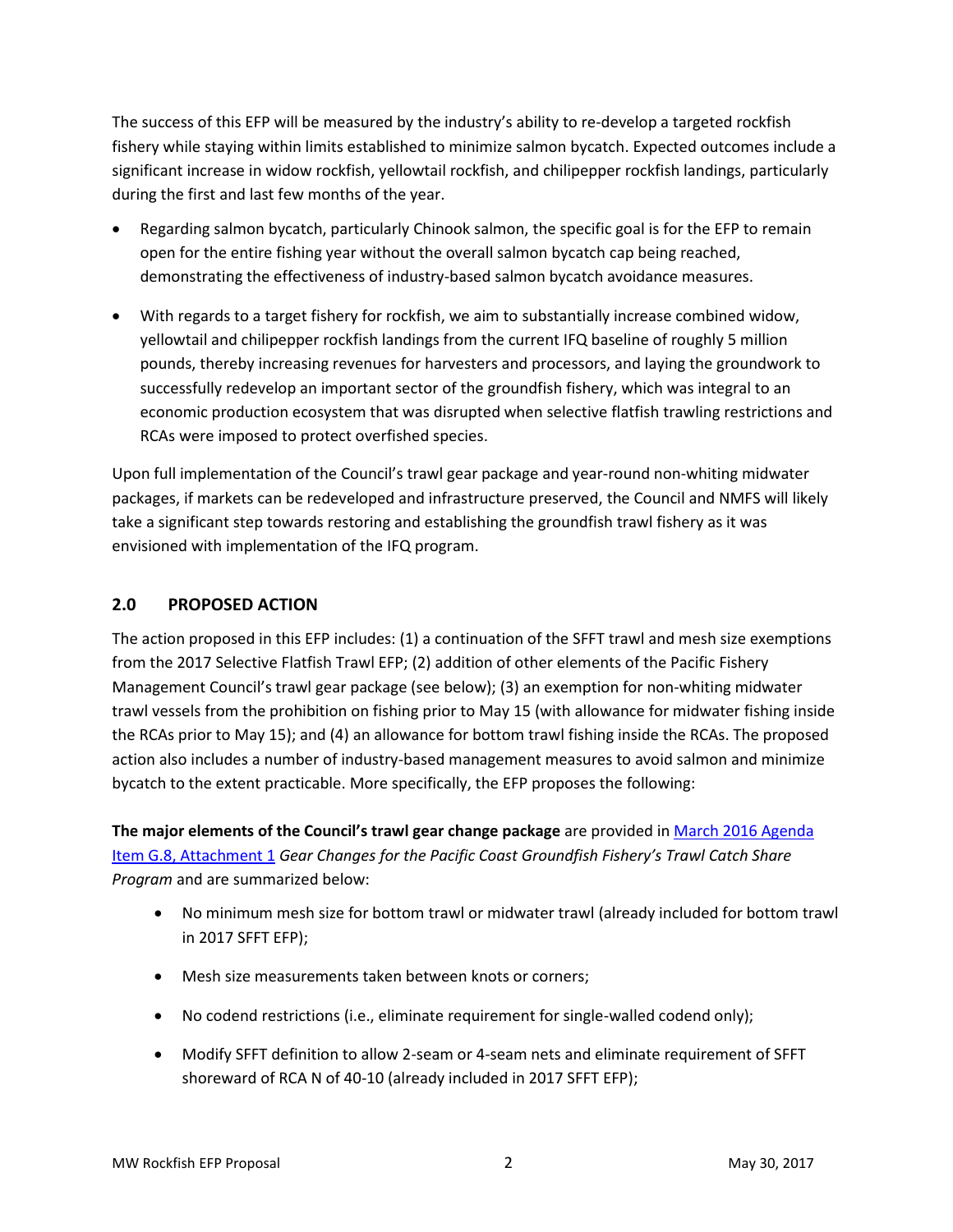- Eliminate chafing gear restrictions for bottom trawl and midwater trawl;
- Multiple gears: any trawl gear allowed onboard, catch must be separated by gear type and recorded on separate tickets by gear type; and
- New haul may be brought onboard and dumped on deck before all catch from previous hauls has been stowed; no mixing of hauls until observer has collected samples.

# **Elimination of May 15 non-whiting midwater trawl season start date requirement and corresponding restrictions from fishing in RCAs:**

- For vessels participating in the EFP, the current May 15 midwater non-whiting season start date would be eliminated, and non-whiting midwater trawl fishing could commence upon implementation of the EFP (January 1, 2018) in all areas, unless otherwise specified in this EFP.
- Restrictions on the use of midwater groundfish trawl gear within the RCAs would be lifted for EFP participants.
- Restrictions on the use of groundfish bottom trawl gear within the RCAs would be lifted for EFP participants.

### **Additional Provisions:**

- All quota required for the EFP will come from the EFP participants own IFQ quota accounts.
- Regulations pertaining to landings, discards, and trip limits for all target and non-target species remain unchanged under this EFP.
- All other provisions of EFP are consistent with the regulations for the groundfish bottom trawl fishery.

#### **Enrollment Provisions:**

• Initial enrollment in the EFP would be similar to the 2017 SFFT EFP. To determine the universe of EFP participants, it is anticipated that NMFS would distribute a notice to the industry prior to the end of 2017, with a specified EFP enrollment deadline. Vessels would be required to contact NMFS prior to the deadline to enroll in the EFP.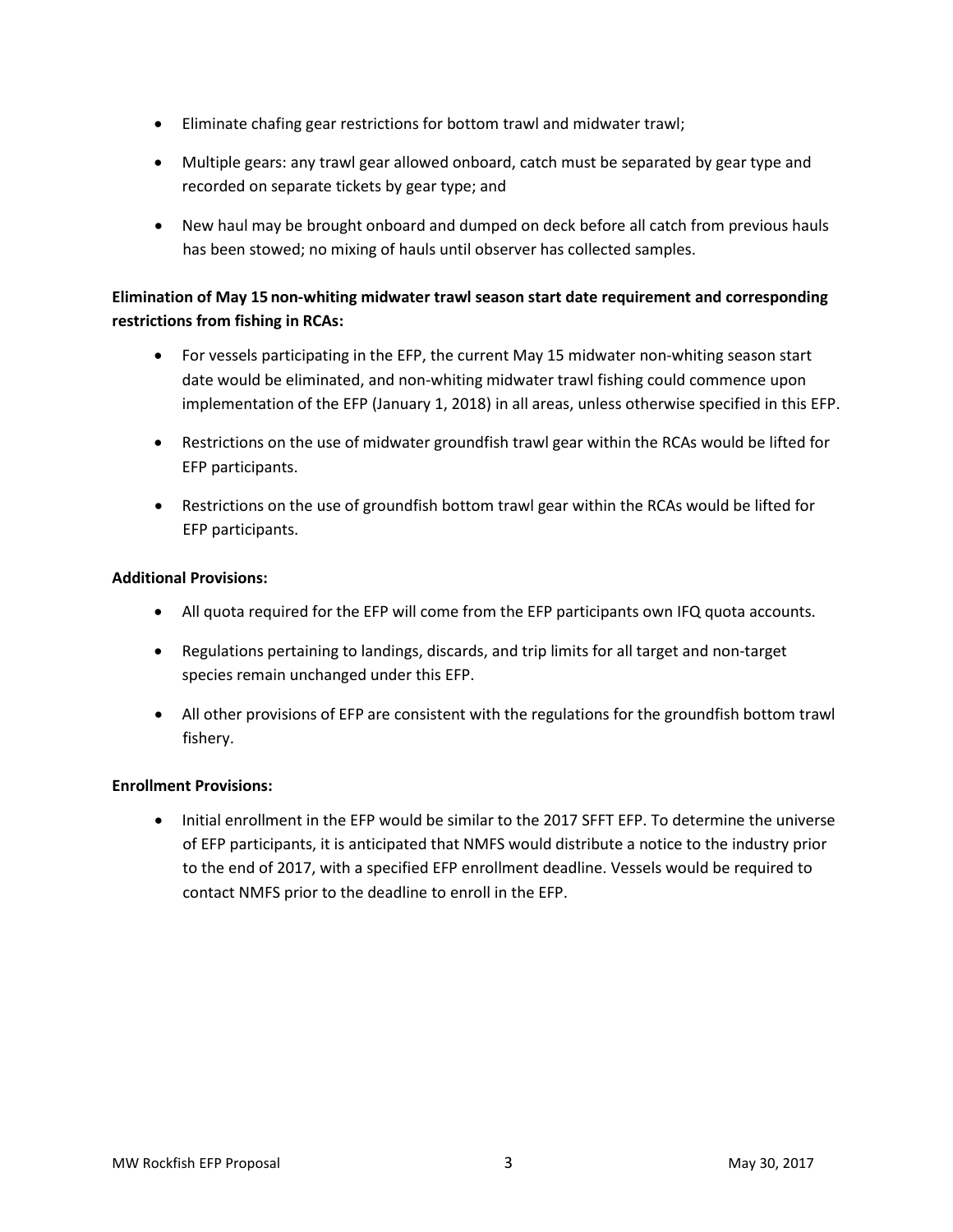# <span id="page-5-0"></span>**2.1 MEASURES TO ADDRESS SALMON BYCATCH**

The industry recognizes that because there has not been a target pelagic rockfish fishery for many years, measures will need to be put in place to ensure that bycatch, and Chinook salmon bycatch in particular, is minimized.

# **To minimize bycatch to the extent practicable, this EFP proposes to maintain the same measures to address salmon bycatch as those included in the 2017 SFFT EFP.**

This includes: a **3,547 Chinook salmon harvest guideline**, which would apply to the entire midwater rockfish fishery (EFP and non-EFP). Additionally, **no more than 800 Chinook salmon could be taken before May 15** to keep impacts aligned with the current salmon biological opinion. EFP participants will also be required to participate in an industry-based bycatch monitoring/avoidance program consistent with the 2017 SFFT EFP.

### *Retention Requirement for Salmon Bycatch*

Participants in the EFP will be required to retain and land salmon bycatch on all EFP trips, consistent with current requirements for vessels participating in the shoreside Pacific whiting fishery. The Pacific whiting shorebased IFQ fishery generally retains unsorted catch, and most bycatch data on salmon are gathered on shore by catch monitors at the trip level. The intent of this provision is to provide for a complete census of salmon bycatch on trips in the EFP and maximize the amount of biological and genetic sampling of salmon bycatch.

Shoreside processors will be encouraged to work with food banks to donate salmon bycatch suitable for human consumption, consistent with allowances under current regulations:

*§660.140 (g)(3)(C) Prohibited species suitable for human consumption at landing must be handled and stored to preserve the quality. Priority in disposition must be given to the donation to surplus food collection and distribution system operated and established to assist in bringing donated food to nonprofit charitable organizations and individuals for the purpose of reducing hunger and meeting nutritional needs.*

# <span id="page-5-1"></span>**2.2 MONITORING/REPORTING REQUIREMENTS**

Current monitoring and reporting requirements for midwater trawl and bottom trawl vessels in the IFQ fishery are proposed for EFP participants, including 100% at-sea observer coverage (or electronic monitoring (EM) if participating in one of the EM EFPs), as well as 100% dockside monitoring as required by Amendment 20 (50 C.F.R. 660.140(h)). This will continue to ensure that the harvest limits for targeted and incidental species are not exceeded and are accurately accounted.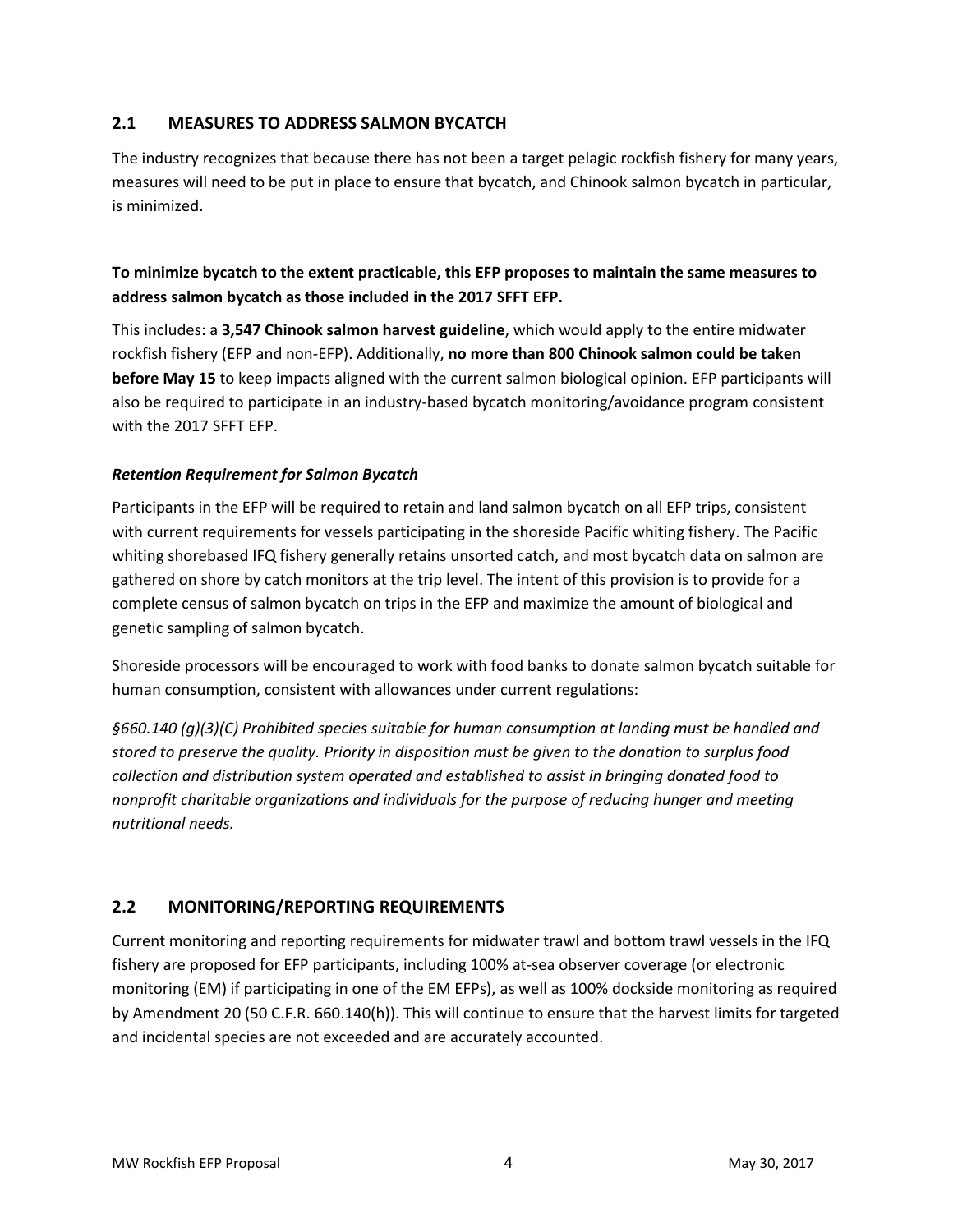#### *Data Collection and Methodology*

This EFP includes several methods for data collection:

- Data on catch and bycatch of all species will continue to be collected by at-sea observers and shoreside monitors consistent with current regulations for vessels participating in the bottom trawl and midwater trawl fisheries.
- As previously noted, EFP participants will work with WCSPA/OTC/MTC to monitor salmon bycatch as close to real-time as possible and avoid/minimize bycatch as the EFP progresses.
- We intend to continue working with Pacific States Marine Fisheries Commission to compile salmon bycatch data from EFP trips on a weekly basis, which we can use to communicate to the fleet and work with EFP participants to avoid and reduce bycatch to the extent practicable.
- In addition to ensuring accurate accounting and providing an opportunity for shoreside processors to work with local foodbanks to reduce waste while providing nutritious food to the public, the **requirement to retain/land all salmon bycatch on EFP trips should increase samples available or genetic testing** to determine how many Chinook have been harvested from each of the ESA-listed ESUs. Additional genetic information could help inform future approaches to avoid sensitive ESUs and ultimately enhance the long-term management of both groundfish and salmon.

### <span id="page-6-0"></span>**2.3 NUMBER OF VESSELS**

**Initially, this EFP will be open to all bottom trawl and midwater trawl vessels participating in the shorebased IFQ fishery.** However, in order to identify and limit the specific universe of participants, vessels will be required to notify NMFS of their interest in participating prior to the start of the EFP. It is anticipated that NMFS would distribute a notice to the industry prior to the end of 2017, with a specified EFP enrollment deadline.

**The initial enrollment process will define the actual number of participants in the EFP.** This is the same approach that was utilized to identify participants in the 2017 SFFT EFP.

### <span id="page-6-1"></span>**2.4 DURATION OF EFP**

**This EFP is proposed for one year – January 1, 2018 through December 31, 2018.** The bulk of landings from EFP participants are likely to come early and late in the year – before the primary whiting season starts (between January and May), and when pelagic rockfish fishing improves again in the late fall (October –December).

It is critical that this opportunity be available early in the year for several reasons. First, without gear flexibility and non-whiting midwater season flexibility, access to abundant pelagic rockfish ACLs will not be available until May 15, 2017. The fleet would lose nearly 40% of the fishing year. Further, it will be difficult to take advantage of abundant rockfish populations with a May start because shrimp and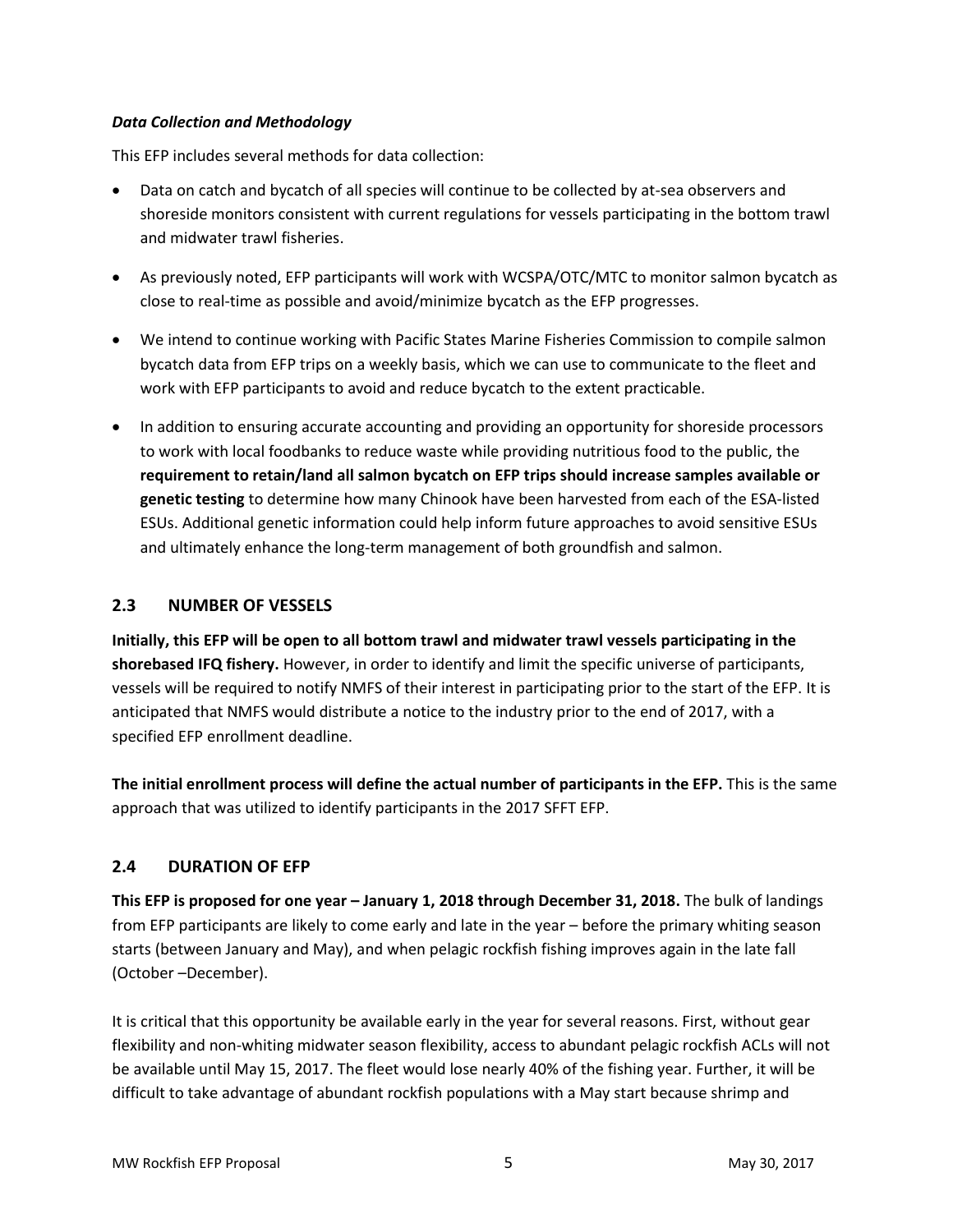whiting seasons will also be underway at that point limiting available processing capacity and filling markets with rockfish taken as bycatch in those fisheries. Finally, consumer demand is higher around Lent and lower over the summer (grilling season).

Accessing consumer demand requires months of preparation. Processors and distributors, working with retailers, plan promotions three to four months in advance, so that:

- Processors can work with fishermen to ensure delivery of product;
- Processing employees can be trained and filet stations made available at the plant;
- Trucking and delivery logistics can be arranged;
- Retail seafood case space acquired;
- Retail ads designed and printed;
- Retail staff educated and trained to answer questions;
- Related marketing materials and products are available at the seafood counters or points of sale.

Thus, marketing rockfish when seafood demand is high -- during Lent -- will help ensure rockfish will remain in retail seafood sections at times when seafood demand is less, such as summertime, when consumer interests favor other proteins. Trying to begin a marketing initiative when seafood demand is low will be twice as difficult. If the timing of this effort is not well-coordinated, it may not be possible to determine feasibility re-establishing the winter rockfish markets. As a consequence, the whole seafood industry could miss a prime opportunity and infrastructure may be lost. Due to the late implementation of the SFFT EFP in 2017, we largely missed the opportunity to begin to rebuild rockfish markets.

# <span id="page-7-0"></span>**3.0 TARGET SPECIES, NON-TARGET SPECIES, AND PROTECTED RESOURCES**

### <span id="page-7-1"></span>**3.1 TARGET SPECIES**

There are a number of target species in the groundfish fishery, which differ based on fishing strategy, area, and time of year. This EFP is focused on redeveloping the directed rockfish fishery to catch primarily widow rockfish, yellowtail rockfish, and chilipepper rockfish. The annual catch limit for canary rockfish, which previously acted as a major choke to harvesting these and other species, is increasing significantly, providing greater opportunity to target widow, yellowtail, and chilipepper rockfish as well as other valuable shelf species. According to the most recent stock assessments:

- Widow rockfish is considered rebuilt (He et al. 2011).
- Spawning biomass of yellowtail rockfish has remained above 40 percent of unfished spawning biomass since 1995. Annual fishing mortalities have been less than  $F_{MSY}$  since 1997, due to more restrictive regulations put in place to rebuild other overfished rockfishes (Wallace and Lai 2005).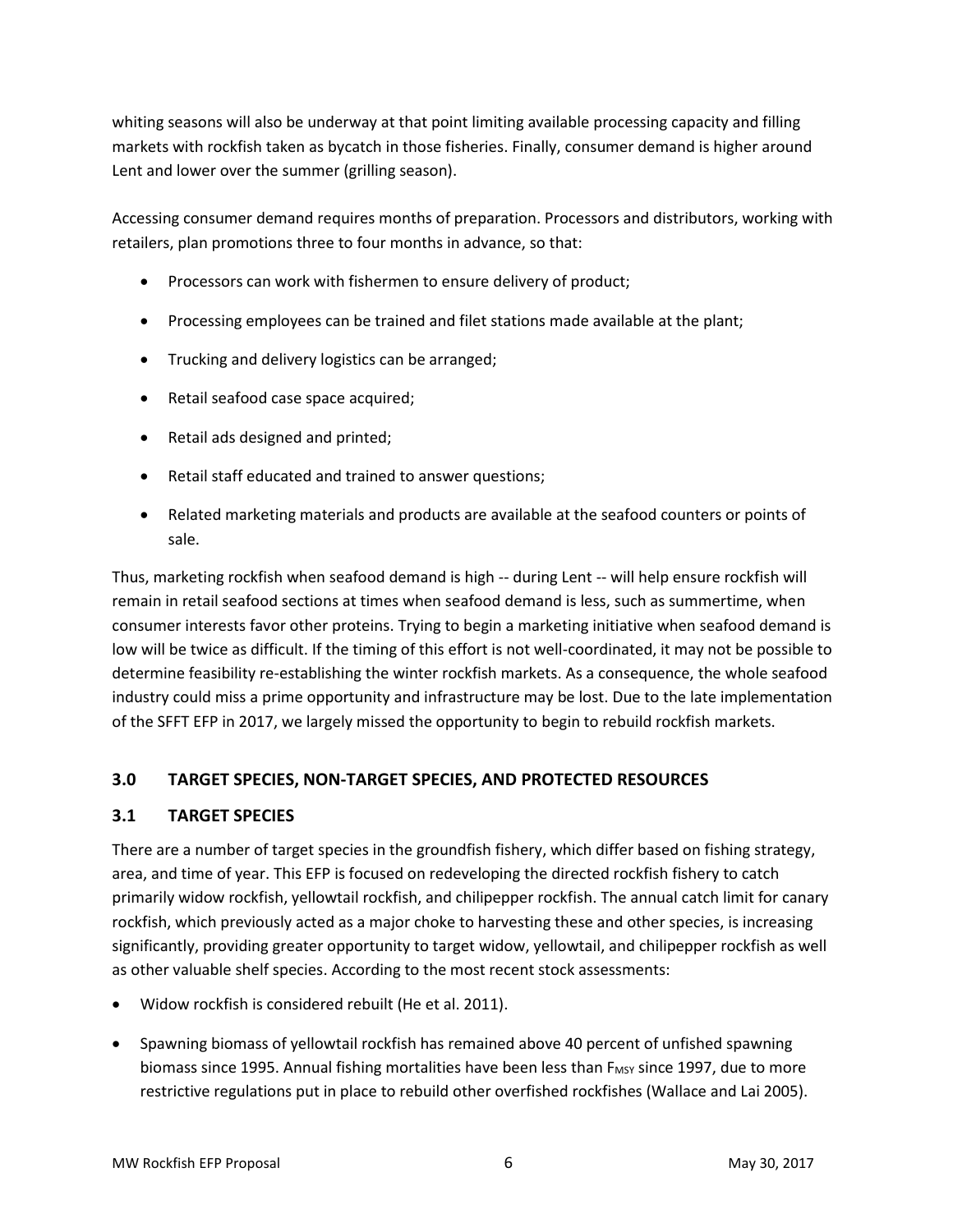- Chilipepper rockfish was approximately 70 percent of its unfished spawning biomass, and the exploitation rate has rarely exceeded the current target. From the late 1990s through the present, exploitation rates have been declining significantly, as a result of management measures implemented to rebuild other depleted rockfish species (Field 2007).
- A full assessment of canary rockfish was conducted in 2015 (Thorson and Wetzel 2015), which indicated the stock was rebuilt with a depletion of 56% at the start of 2015.

[Table 1](#page-8-0) describes the groundfish trawl allocations for a number of target species 2017 relative to 2016, highlighting a dramatic increase in quota for almost every stock (target stocks for this EFP are shaded in grey). The 2017 allocations of chilipepper and widow rockfish increased 161% and 802%, respectively, from 2016 allocations[. Table 2](#page-9-1) summarizes average historical and recent catches of the EFP target stocks relative to the 2017 trawl allocations. The 2017 trawl allocations for the target rockfish species under this EFP represent a huge increase from recent and historical average catches in all cases. Widow rockfish catch could increase 25 times the 2011-2015 average under the 2017 allocation. This highlights the potential for a renewed directed rockfish fishery rivaling the historically high catches of the 1990s.

|                       | 2016 Trawl        | 2017 Trawl        | 2017 QP % of | Increase in |
|-----------------------|-------------------|-------------------|--------------|-------------|
|                       | <b>Allocation</b> | <b>Allocation</b> | 2016 QP      | Poundage    |
| Arrowtooth flounder   | 6,687,458         | 24,362,153        | 364%         | 17,674,695  |
| Bocaccio rockfish     | 187,437           | 666,671           | 356%         | 479,234     |
| Canary rockfish       | 98,062            | 2,235,685         | 2280%        | 2,137,623   |
| Chilipepper rockfish  | 2,637,280         | 4,234,596         | 161%         | 1,597,316   |
| Darkblotched rockfish | 645,536           | 1,119,055         | 173%         | 473,519     |
| Dover sole            | 101,370,312       | 101,369,713       | 100%         | $-599$      |
| English sole          | 14,631,287        | 20,411,510        | 140%         | 5,780,223   |
| Lingcod N.            | 2,388,422         | 2,997,595         | 126%         | 609,173     |
| Lingcod S.            | 929,491           | 1,232,151         | 133%         | 302,660     |
| Pacific ocean perch   | 273,704           | 437,172           | 160%         | 163,468     |
| Petrale sole          | 5,805,653         | 6,052,509         | 104%         | 246,856     |
| Sablefish North       | 5,315,874         | 6,151,054         | 116%         | 835,180     |
| Widow rockfish        | 3,131,931         | 25,116,346        | 802%         | 21,984,415  |
| Yellowtail rockfish   | 9,648,906         | 9,360,952         | 97%          | $-287,954$  |

<span id="page-8-0"></span>**Table 1 2017 Trawl Allocations (Pounds) Compared to 2016 Allocations for Key Groundfish Stocks**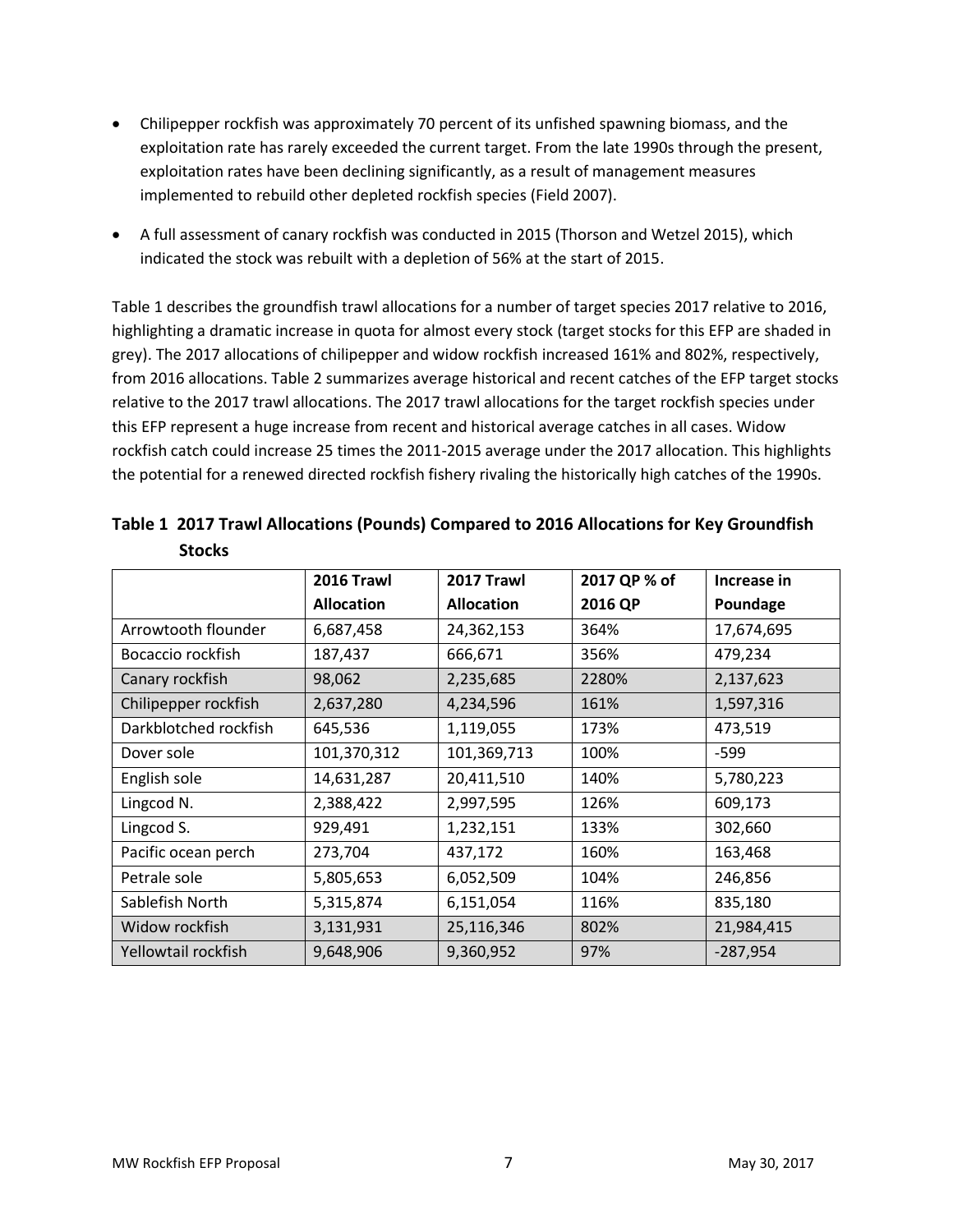|                      | Average<br>1995-1999 | Average<br>2001-2010 | Landings<br>2011-2015 | 2017 Trawl<br><b>Allocation</b> |
|----------------------|----------------------|----------------------|-----------------------|---------------------------------|
| Chilipepper Rockfish | 2,861,986            | 299,828              | 575,406               | 4,234,596                       |
| Widow Rockfish       | 10,937,672           | 608,475              | 1,016,330             | 25,116,346                      |
| Yellowtail Rockfish  | 5,792,916            | 1,466,072            | 3,044,580             | 9,360,952                       |
| <b>Total</b>         | 19,592,574           | 2,374,375            | 4,636,316             | 38,711,894                      |

<span id="page-9-1"></span>**Table 2 Average Historical and Recent Catch (Pounds) of Target Species Compared to 2017 Trawl Allocations**

#### <span id="page-9-0"></span>**3.2 NON-TARGET SPECIES AND PROTECTED RESOURCES**

#### *Non-Target Species*

Non-target species in the groundfish bottom trawl fishery are described in Section 3.2.2 of the March 2016 Draft EIS for the Council's trawl gear change package. We do not anticipate that EFP fishing will lead to a significant increase in catch of non-target species relative to non-EFP bottom trawl activity, even though target species catch is expected to increase significantly. On the contrary, the intent of the EFP is to reduce the incidental catch of some non-target species by providing groundfish fishermen more flexibility to configure their nets to more efficiently catch target species and reduce the catch of unwanted, overfished, and/or prohibited species. In fact, to date, fishing under the 2017 SFFT EFP has resulted in minimal bycatch of salmon and other non-target species despite over 1.5 million pounds of rockfish landed. As of May 24, 2017, seven (7) vessels have landed fish in the SFFT EFP, landing 1,589,322 pounds of groundfish on 34 trips [\(Table 3\)](#page-9-2). Four (4) Chinook salmon, 0 coho salmon, 0 eulachon, and 0 green sturgeon have been caught on all EFP trips to date.

<span id="page-9-2"></span>**Table 3 Catch and Bycatch YTD on Trips Taken in 2017 Selective Flatfish Trawl EFP**

| Year | No             | No.   | No.            | No.  | No. Green | No.      | Groundfish     |
|------|----------------|-------|----------------|------|-----------|----------|----------------|
|      | <b>Vessels</b> | Trips | <b>Chinook</b> | Coho | Sturgeon  | Eulachon | (Total pounds) |
| 2017 |                | 34    |                |      |           |          | 1,589,322      |

*\*Data reflects catch through May 24, 2017.*

#### *ESA-Listed Species*

The non-target species of particular concern under this EFP is ESA-listed Chinook salmon. The Chinook ESUs that NMFS has concluded to be affected by the groundfish fisheries are Snake River fall Chinook, Upper Willamette River Chinook, Lower Columbia River Chinook, Puget Sound Chinook, Sacramento River winter-run Chinook, California coastal Chinook, and Central Valley spring-run Chinook (NMFS 2006). Chinook bycatch is addressed and minimized to the extent practicable in this EFP – see additional discussion in Sectio[n 4.0.](#page-10-0)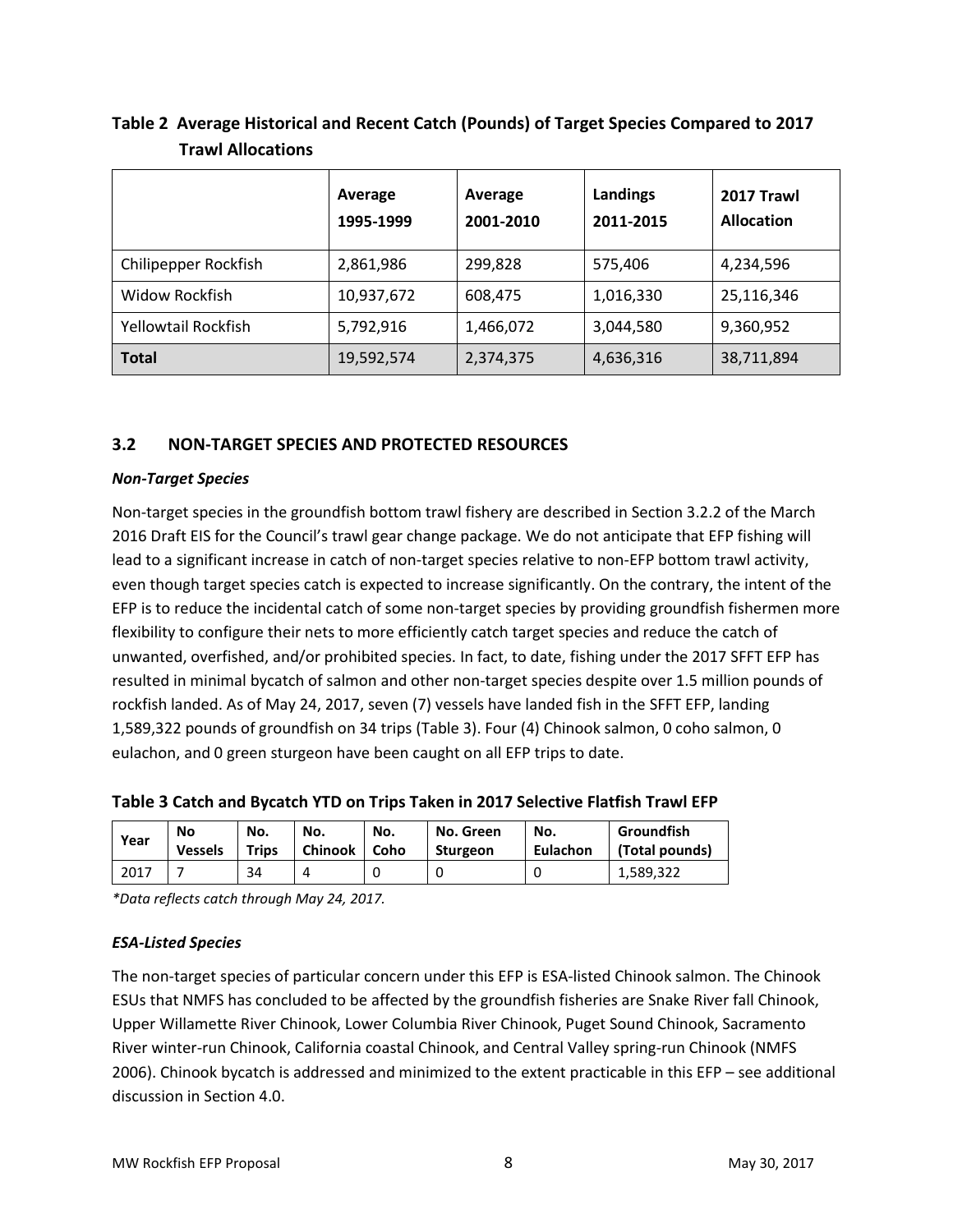# <span id="page-10-0"></span>**4.0 JUSTIFICATION/RATIONALE FOR THE EFP**

This EFP directly addresses almost all of the EFP priorities identified by the Council in its Operating Procedures (see [COP 19 regarding Consideration of Exempted Fishing Permits for Groundfish Fisheries\)](http://www.pcouncil.org/wp-content/uploads/cop19.pdf) by emphasizing resource conservation and management with a focus on bycatch reduction, which is the Council's highest priority. It encourages innovative gear modifications and fishing strategies to reduce bycatch as well as the development of new market opportunities for the industry. By allowing this opportunity, the harvest of rockfish should increase considerably, which would enhance attainment of optimum yield in the groundfish fishery, consistent with National Standard 1 of the Magnuson-Stevens Fishery Conservation and Management Act (MSA).

### *Elimination of Gear, Time, and Area Restrictions for IFQ Vessels*

Between 1980 and 2000, the shoreside trawl fishery landed more than 60 million pounds of rockfish annually, worth roughly \$25-30 million in 2016 dollars. Rockfish landings declined precipitously in the early 2000s due to the declaration of a number of overfished rockfish species and corresponding measures, like the Rockfish Conservation Area (RCA) and SFFT, enacted to rebuild those populations. The following figure clearly illustrates the dramatic decline in widow and yellowtail landings in the early 2000s.



*Figure 1 Landings of Widow and Yellowtail Rockfish by Trawl Gear Type, 1981-2013 (PFMC 2015)*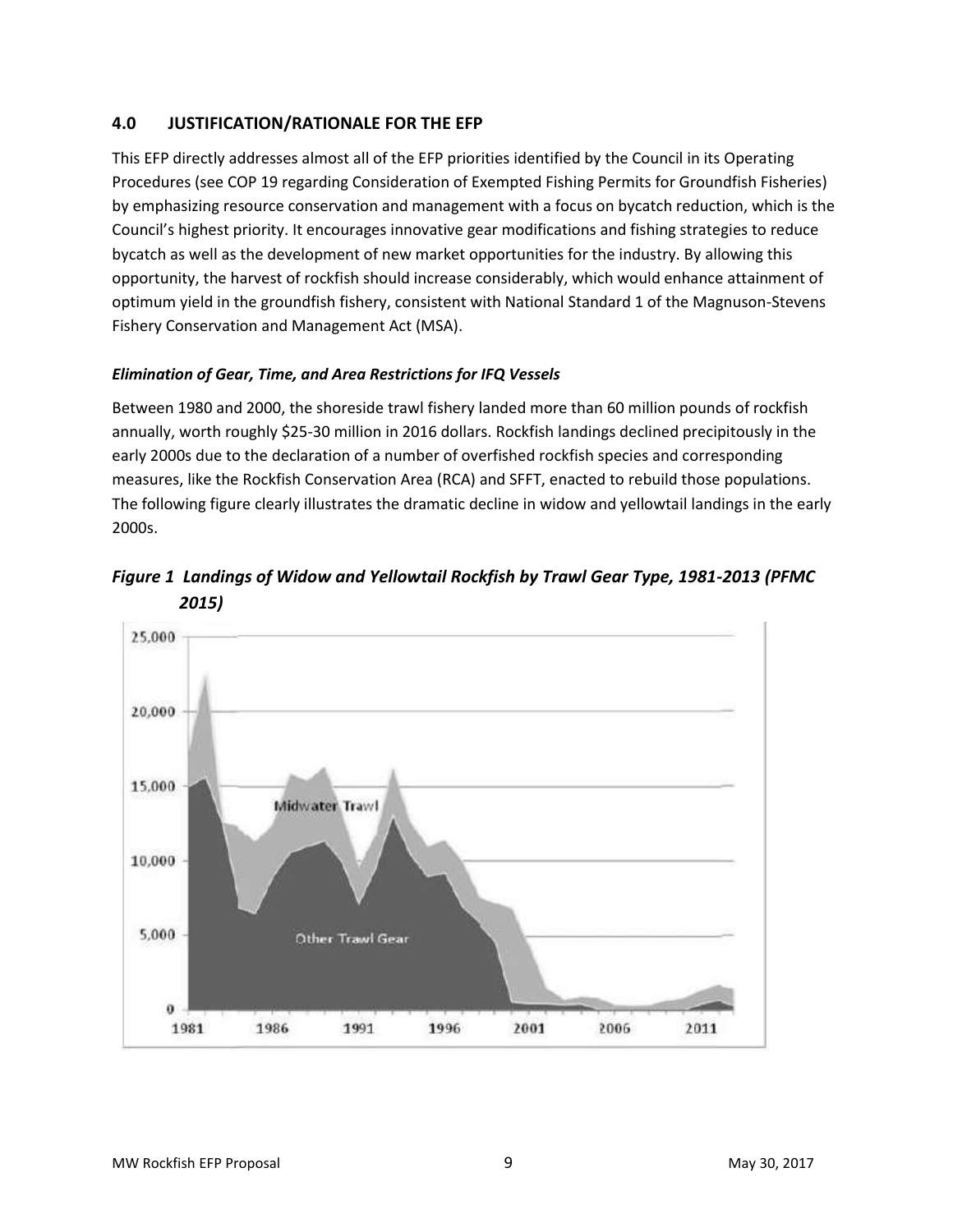Now, after more than 15 years of hard work by fishery managers and stakeholders, and sacrifice on the part of industry, several severely constraining overfished species have been declared rebuilt, and target rockfish populations are at abundant levels. The combined trawl quota for rockfish in 2018 exceeds 60 million pounds. Landing three quarters of that fish would double the value of the bottom trawl fishery bringing much needed revenue to struggling shoreside harvesters, processors and communities.

Coupled with the 2011 trawl catch-share program which allows us to know with near precision the total mortality associated with the fishery, and provides near real-time landings and discards information, there is a tremendous opportunity to build on the early success of the 2017 gear EFP by increasing attainment of abundant rockfish species in a sustainable way that fosters greater revenue and stability for harvesters, processors and associated communities.

Selective flatfish trawl gear was designed and implemented in regulation to reduce the bycatch of round fish such as rockfish and salmon, while increasing the catch of flatfish species. However, the two-seam design of the net makes it difficult to include some types of bycatch excluders. Eliminating the SFFT requirements provides fishermen with more flexibility in designing their gear and would increase the opportunity for using bycatch reduction devices of different types. It is important to note that this EFP does not eliminate the use of the selective flatfish trawl but rather expands the options available for fishermen to harvest in the most efficient manner possible.

Removal of the minimum mesh size and other gear requirements will enhance the opportunity provided by removing the SFFT requirement, and due to other incentives inherent in the IFQ program, will not result in a significant increase in catch of undersized and unmarketable fish or sensitive species. Specifically, removal of the minimum mesh size requirement will:

- Enhance the rockfish opportunity provided by removal of the SFFT because 4.5-inch mesh results in numerous gilled widow rockfish resulting in poor functioning of excluders and added deck time cleaning the net.
- Enhance the ability to design excluders there may be places in the net where you don't want any fish to escape so that you can direct them to a sorting panel, or you want to manipulate the water flow with tighter web.
- Retain the strong economic incentives inherent in program to avoid undersized/unmarketable fish.

**Removing the May 15 non-whiting midwater season start date** will provide an additional four and half months of midwater target opportunity. As with removal of the SFFT and mesh size requirements, the incentives inherent in the IFQ program, full accountability, and the salmon bycatch avoidance mechanisms of this EFP, providing participants with flexibility to determine when, where, and how to fish for rockfish will not result in significant increases of juvenile fish, unmarketable fish, or sensitive species.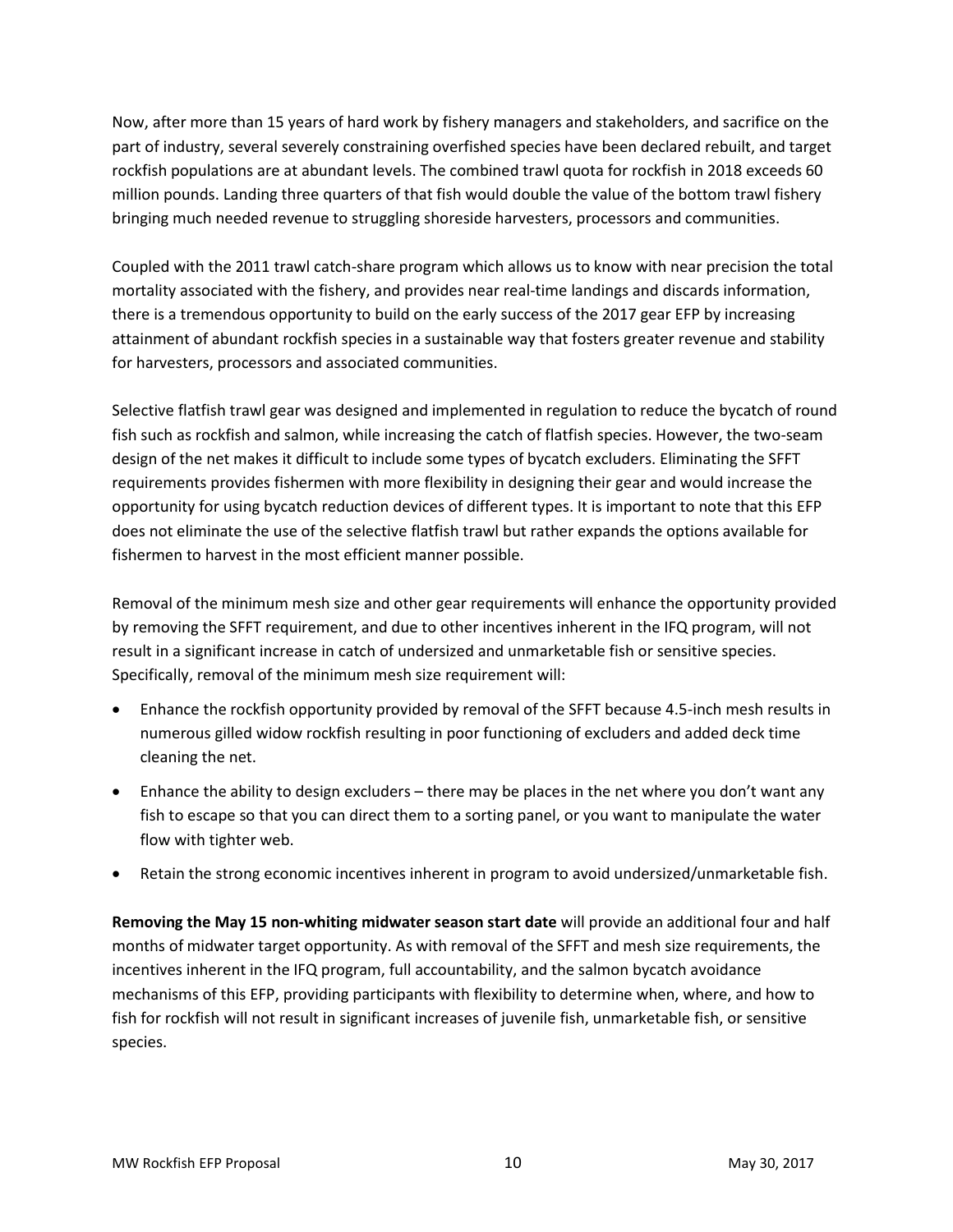#### *Measures to Address Salmon Bycatch*

One of the primary objectives of this EFP is to better understand the nature and extent of salmon bycatch in a redeveloping year-round fishery targeting pelagic rockfish species in all areas. This EFP provides for a fishing opportunity that is necessary to improve attainment of optimum yield in the groundfish fishery and improve consistency of the Groundfish FMP with National Standard 1. However, it is equally as important to consider National Standard 9 (bycatch) and ESA requirements in order to balance the socioeconomic needs of the groundfish fishery with multiple conservation objectives. To achieve this balance, this EFP establishes a conservative salmon bycatch cap and includes industry-based initiatives for collecting information and working cooperatively to minimize bycatch and operate the fishery within acceptable limits. Participants in the EFP will agree to actions to minimize bycatch (identical to the salmon avoidance structure outlined in the 2017 gear EFP) and will comply with all provisions specified in the EFP.

The proposed salmon bycatch provisions in this EFP represent a conservative approach to address salmon bycatch because the Chinook harvest guideline represents less than half of the threshold for the bottom trawl fishery, which has taken a few hundred Chinook annually since 2006. This number was recommended by the Groundfish Management Team (GMT) because it represents the estimated total Chinook salmon taken by the midwater rockfish fishery assuming the full take of the IFQ allocation of canary, widow, and yellowtail rockfish. Due to marketing constraints, actual Chinook salmon bycatches for the midwater rockfish fishery may be lower than 3,547 fish.

The short duration of this EFP (1 year) and the provisions established in the EFP ensure that any impacts from salmon bycatch would be short-term in nature and could be mitigated quickly. Unless salmon bycatch in other sectors of the bottom trawl fishery increases significantly, it is exceedingly unlikely that this EFP would cause the any bycatch thresholds for Chinook salmon to be exceeded. To date, bycatch after several months of fishing under the 2017 SFFT EFP is only four Chinook salmon (see [Table 3\)](#page-9-2).

### <span id="page-12-0"></span>**5.0 BROADER SIGNIFICANCE**

The groundfish trawl catch share program was designed to:

Create and implement a capacity rationalization plan that increases net economic benefits, creates individual economic stability, provides for full utilization of the trawl sector allocation, considers environmental impacts, and achieves individual accountability of catch and bycatch. (TRAT FEIS, page 5, June 2010).

That broad goal is supported by the following objectives:

- 1. Provide a mechanism for total catch accounting.
- 2. Provide for a viable, profitable, and efficient groundfish fishery.
- 3. Promote practices that reduce bycatch and discard mortality and minimize ecological impacts.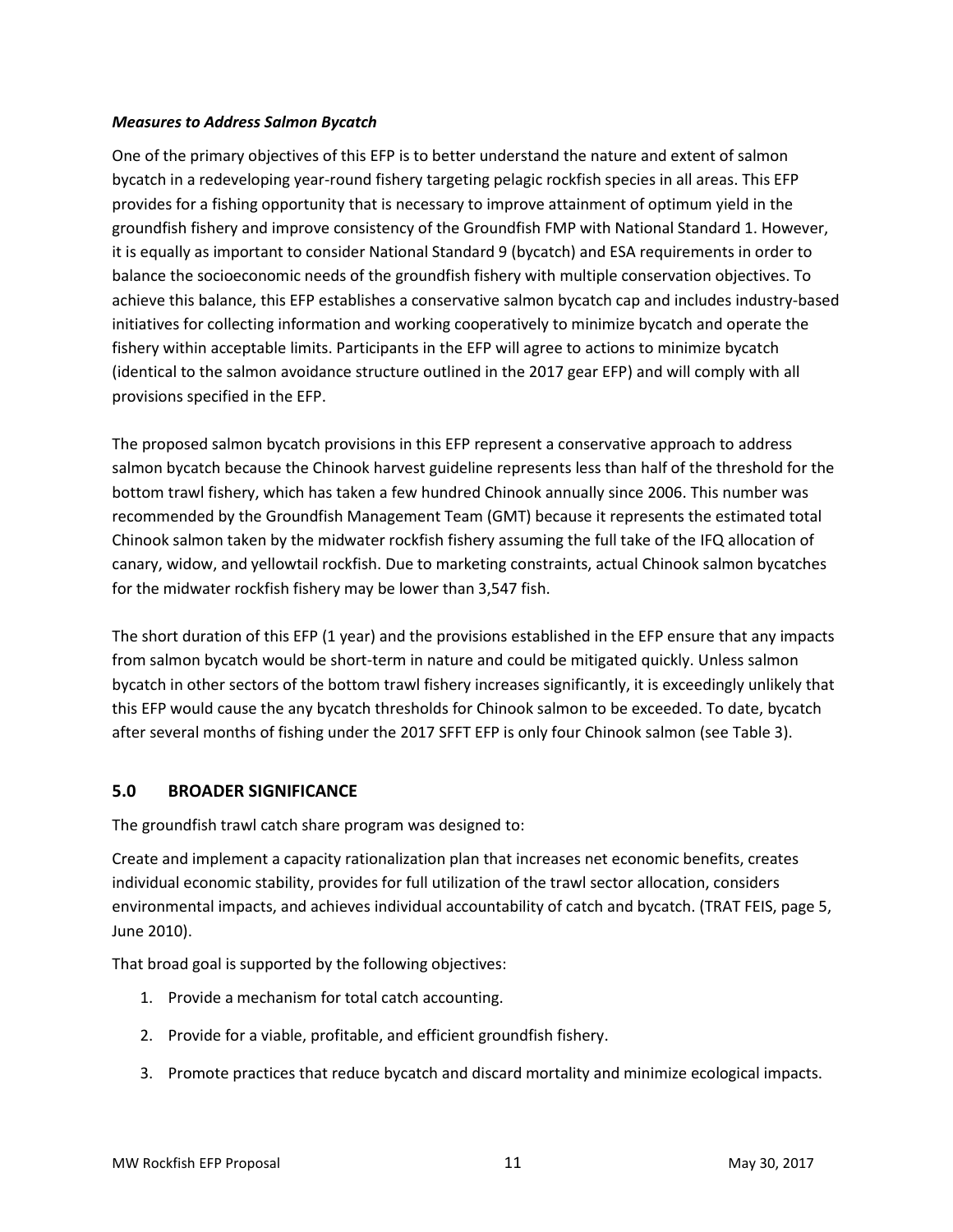- 4. Increase operational flexibility.
- 5. Minimize adverse effects from an IFQ program on fishing communities and other fisheries to the extent practical.
- 6. Promote measurable economic and employment benefits through the seafood catching, processing, distribution elements, and support sectors of the industry.
- 7. Provide quality product for the consumer.
- 8. Increase safety in the fishery.

While aspects of the overarching goal and a number of the specific objectives related to accountability, bycatch reduction and minimization of ecological impact have undoubtedly been achieved, we have yet to see any significant progress on the economic objectives, particularly for the bottom trawl fleet. Specifically, the program has so far failed to promote measurable economic and employment benefits for industry, and has not resulted in anything close to full utilization of the trawl sector allocation. In fact, overall landings were only about 20% of the allocation in 2015, and the average pounds landed under the catch share program have been lower than in the several years pre-catch shares. Coupled with high costs of participation in the program stemming from the 3% LAPP fee and the requirement for 100% industry-funded at-sea and dockside monitoring, low attainment is creating economic hardship for many fishermen and processors. Demonstrating that removal of outdated regulations, like the SFFT, enacted under a completely different management regime, can occur without adverse outcomes for salmon or other species of concern will allow the Council and NMFS to begin to peel back the layers of duplicative regulation to ultimately foster an efficient, profitable groundfish fishery that achieves the goals of Amendment 20.

### <span id="page-13-0"></span>**6.0 POTENTIAL IMPACTS**

Overall, the impacts of the EFP are not expected to be significant and are anticipated to be generally within the range of impacts analyzed as part of the Council's trawl gear change package. Annual catch limits for target species, hard quotas and other measures to minimize catch of non-target species, and 100% fleet accountability will ensure that the biological/conservation objectives of the groundfish management program will continue to be met if this EFP is authorized. The additional limitations proposed in the EFP, such as the Chinook salmon bycatch harvest guidelines and industry-based bycatch monitoring/avoidance program, are more conservative than the measures that are expected to be implemented by NMFS fleet-wide within the next year.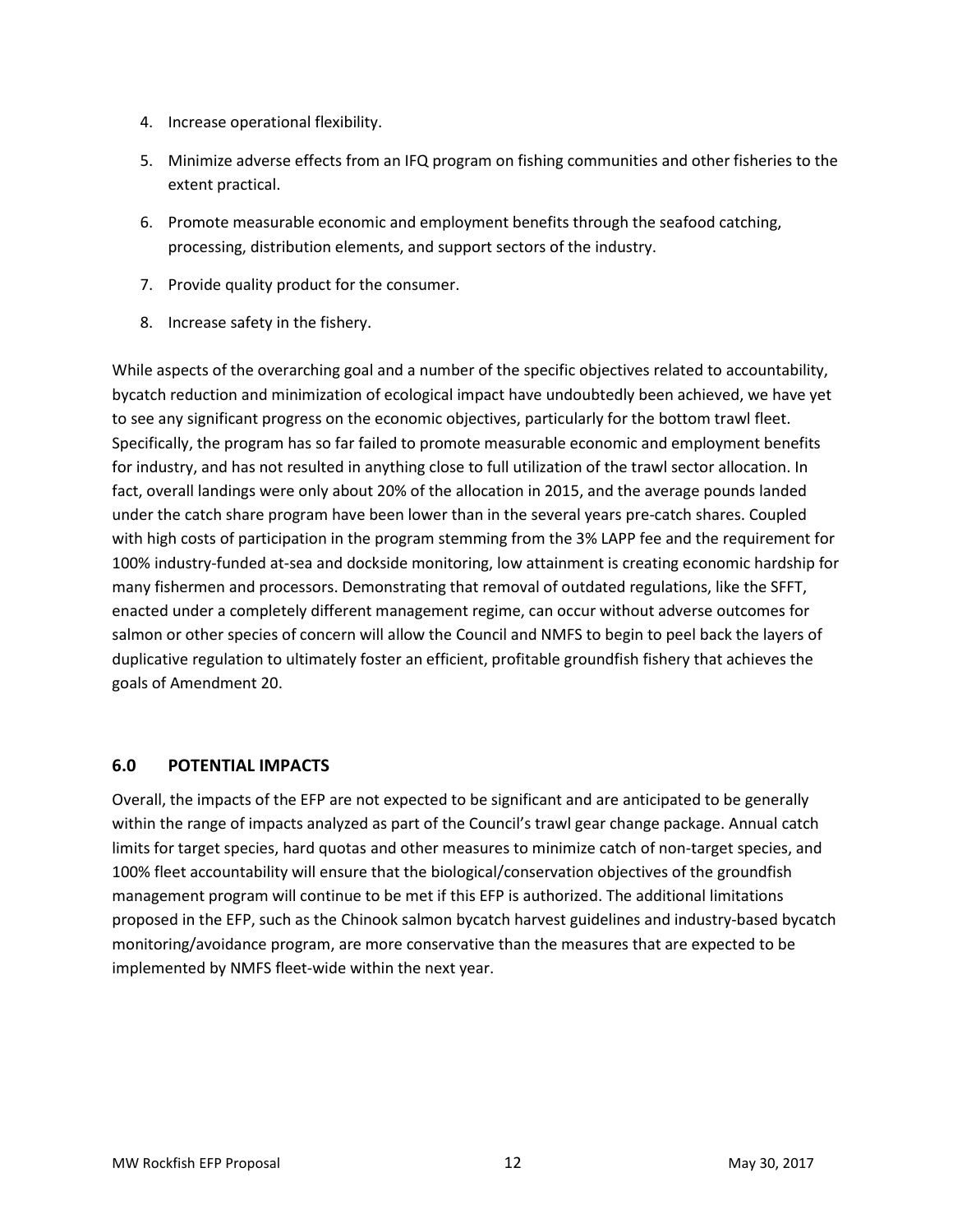# <span id="page-14-0"></span>**6.1 BIOLOGICAL/CONSERVATION IMPACTS**

With the exception of a potential impact on salmon, the biological/conservation impacts of the EFP are expected to be neutral or negligible. The impacts on salmon are addressed and minimized to the extent practicable through the establishment of specific measures to address Chinook salmon bycatch, recognizing that NMFS could/would shut down the EFP at a level that is well below any bycatch threshold specified in a Salmon ESA consultation. In addition, impacts are minimized through an industry-based bycatch monitoring/avoidance program that mirrors the current program under the SFFT EFP. The potential impacts of this EFP are generally discussed below.

#### *Impacts on Target Species*

Removing the gear/time/area restrictions provides groundfish fishermen with more flexibility in the types gear they use as well as when/how they fish, which is consistent with the goals/objectives of an IFQ management program. The provisions in this EFP should allow fishermen to more effectively target some groundfish species and allow catch to increase within the constraints of annual catch limits (ACLs). Fishermen could still use selective flatfish trawl gear shoreward of the RCA coastwide; it would remain a fishing gear available for use by fishermen, but its use would not be required. This EFP gives fishermen more flexibility in their fishing strategies. They could target flatfish and reduce rockfish bycatch with selective flatfish trawl gear, or they could target other groundfish species with small footrope trawl gear that did not have a cut-back headrope.

As previously stated, catches of target species under this EFP are expected to increase substantially above recent levels but will remain within the conservation limits set forth in the groundfish harvest specifications. All catch is expected to be monitored, reported, and counted against each stocks' ACLs, consistent with current provisions in the Groundfish FMP. Nothing proposed in this EFP should affect the monitoring and accounting of target species catch, and nothing proposed in this EFP would allow for catch beyond the limits provided in the harvest specifications. Target species would continue to be managed to sustainable levels with individual accountability and 100 percent monitoring. For these reasons, the impacts of the EFP on target species are expected to be neutral (i.e., within the range of impacts analyzed under the 2017-2018 harvest specifications).

#### *Impacts on Non-Target Species*

For many non-target species, the impacts of the EFP are expected to be negligible or low positive. Allowing two-seam or four-seam nets would provide fishermen with more flexibility in designing their gear and would increase the opportunity for using different types of bycatch reduction devices. Increasing the options for bycatch reduction devices would reduce the catch of certain unwanted species, possibly including some important ecosystem species. Allowing flexibility in terms of time/area fished will allow fishermen to more effectively avoid concentrations of bycatch.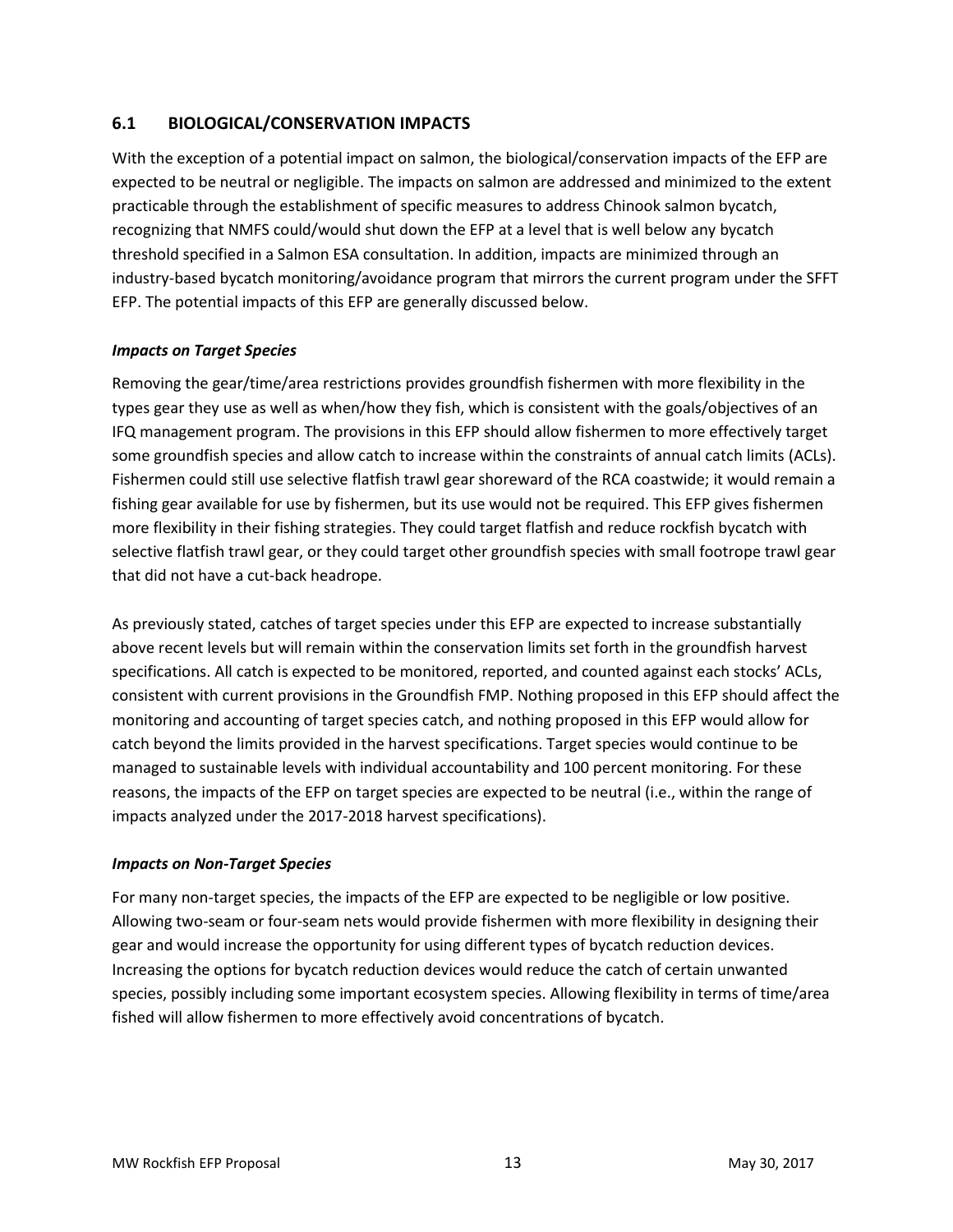This EFP could therefore have a low positive impact by reducing the incidental catch of some non-target species, which also improves stock productivity by keeping more of those fish in the ecosystem. Nontarget species, including overfished species and most non-target, non-groundfish species, would continue to be 100 percent monitored under the provisions in the trawl catch share program. In addition, the WCGOP Groundfish Mortality Report would provide annual information and catch trends.

#### *Impacts on Protected Resources*

The EFP could have a low negative impact on ESA listed Chinook salmon if more salmon are caught under the EFP relative to the status quo. The duration of the EFP (1 year) ensures any potential negative impacts would be short-term and not significant in terms of salmon conservation, recovery, and restoration. The 2006 Biological Opinion reaffirms conclusions reached in the 1999 Biological Opinion regarding the impacts of the groundfish fishery on Chinook salmon, including the 9,000-fish threshold for the bottom trawl fishery, which was determined based on fishery data from a time period when catches of the EFP target species were much higher than in recent years. Therefore, some proportion of increased effort/catch of these species was accounted for in the analyses to support the existing Biological Opinion.

Perhaps most importantly, the EFP provides a mechanism to collect much-needed data about the nature and extent of salmon bycatch in the re-emerging pelagic fishery for rockfish, particularly early in the year. This information is critical to inform the updated Supplemental Biological Opinion for Chinook salmon (currently under development).

In addition, as discussed in Section [2.0,](#page-3-0) there may be an opportunity to collect additional genetic information to determine the catch of specific Chinook ESUs under the EFP (details TBD). This could help address important research questions related to salmon stock aggregation and migratory patterns. If additional/real-time genetic testing cannot be incorporated into the EFP, the requirement to land and sample all salmon shoreside on EFP trips will significantly increase the number of available samples which can be tested for genetic identification as resources are available. Additional genetic identification and monitoring has several advantages:

- It would provide information to estimate stock distribution and fish behavior outside of normal salmon seasons;
- The information would be added to the existing dataset used by scientists, managers and fishermen to inform future management decisions;
- The growing dataset would also be used to inform future seasonal, regional, decadal and global climate change on the distribution of salmon stocks.
- Better predicting when and where salmon stocks move can provide managers with important tools to allow more access to strong stocks while protecting weaker stocks.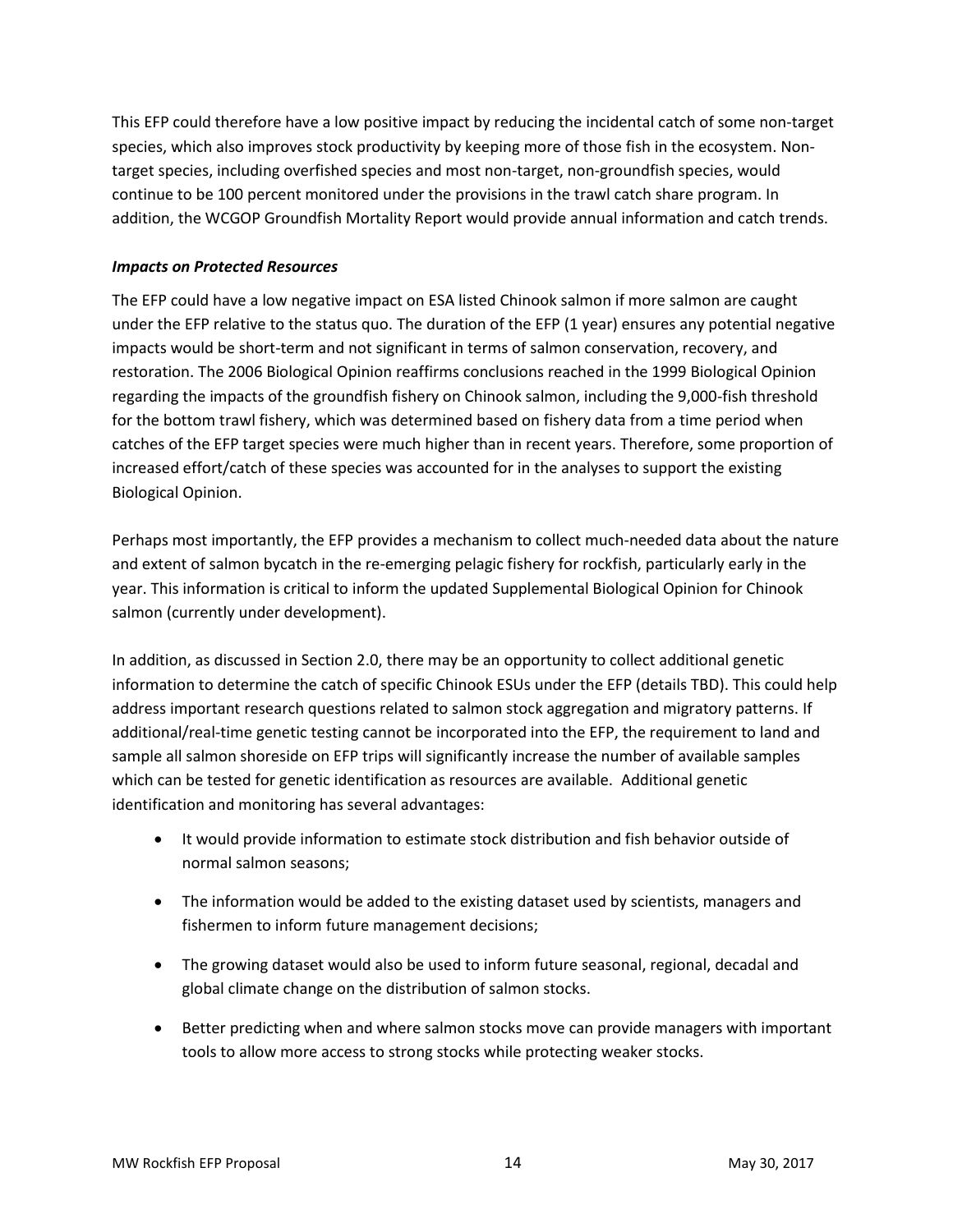The data collected through this EFP will inform and enhance the conservation and management of both groundfish and salmon. To the extent that the information collected through this EFP contributes to the understanding of Chinook salmon ESU distribution, migration, and interaction with other fisheries, the overall long-term benefits are likely to be positive.

Furthermore, to address and minimize any impacts on Chinook salmon to the extent practicable, this EFP proposes harvest guidelines and management measures for Chinook that would shut down the EFP at a level well below the bycatch threshold specified in the Salmon Biological Opinion, as well as an industry-based bycatch monitoring/avoidance program that mirrors the one utilized in the 2017 SFFT EFP. Based on Chinook salmon bycatch in the bottom trawl fishery in the first several years of the IFQ program, it appears highly unlikely that combined EFP and non-EFP Chinook salmon bycatch will come close to 9,000 fish (current threshold).

It is important to acknowledge that fishing under the 2017 SFFT EFP has resulted in minimal bycatch of salmon and other non-target species so far, despite over 1.5 million pounds of rockfish landed. As of May 24, 2017, seven (7) vessels have landed fish in the Selective Flatfish Trawl EFP, landing 1,589,322 pounds of groundfish on 34 trips [\(Table 3\)](#page-9-2). Four (4) Chinook salmon, 0 coho salmon, 0 eulachon, and 0 green sturgeon have been caught on all EFP trips to date.

# <span id="page-16-0"></span>**6.2 SOCIO-ECONOMIC IMPACTS**

The economic and social impacts of this EFP are expected to be extremely positive for groundfish fishery participants, processors, and fishing communities.

Eliminating gear/time/area restrictions will allow fishermen to optimize their gear to better take advantage of available quotas. Increased rockfish attainment in particular, made possible by removing the requirement to use a net designed to avoid rockfish, is likely to help address several of the key economic challenges experienced to date under Amendment 20 – high costs, reduced landings, and poor market conditions associated at least in part with low and inconsistent harvest volume. Measurable positive impacts will be most closely correlated with the extent of the increase in rockfish landings, but even a modest increase will improve ex-vessel revenue by several million dollars, enhance processor revenue, and lead directly to additional job opportunities on the filet line and in other fishery support positions.

Some of the provisions allowed under this EFP could decrease industry concerns about potential violations and could potentially save on financial costs related to fines and legal fees resulting from infractions. Additionally, fishermen could potentially increase the efficiency of their gear, perhaps using smaller mesh size around stress and wear points to lengthen the life of the net, in particular around excluders. Removing the mesh size restriction will also work synergistically with the removal of the SFFT. Widow rockfish commonly become "gilled" in 4.5 inch mesh. Allowing smaller mesh size will reduce sorting time sorting on deck, thereby reducing overall trip time, and resulting in a cost benefit to fishermen.